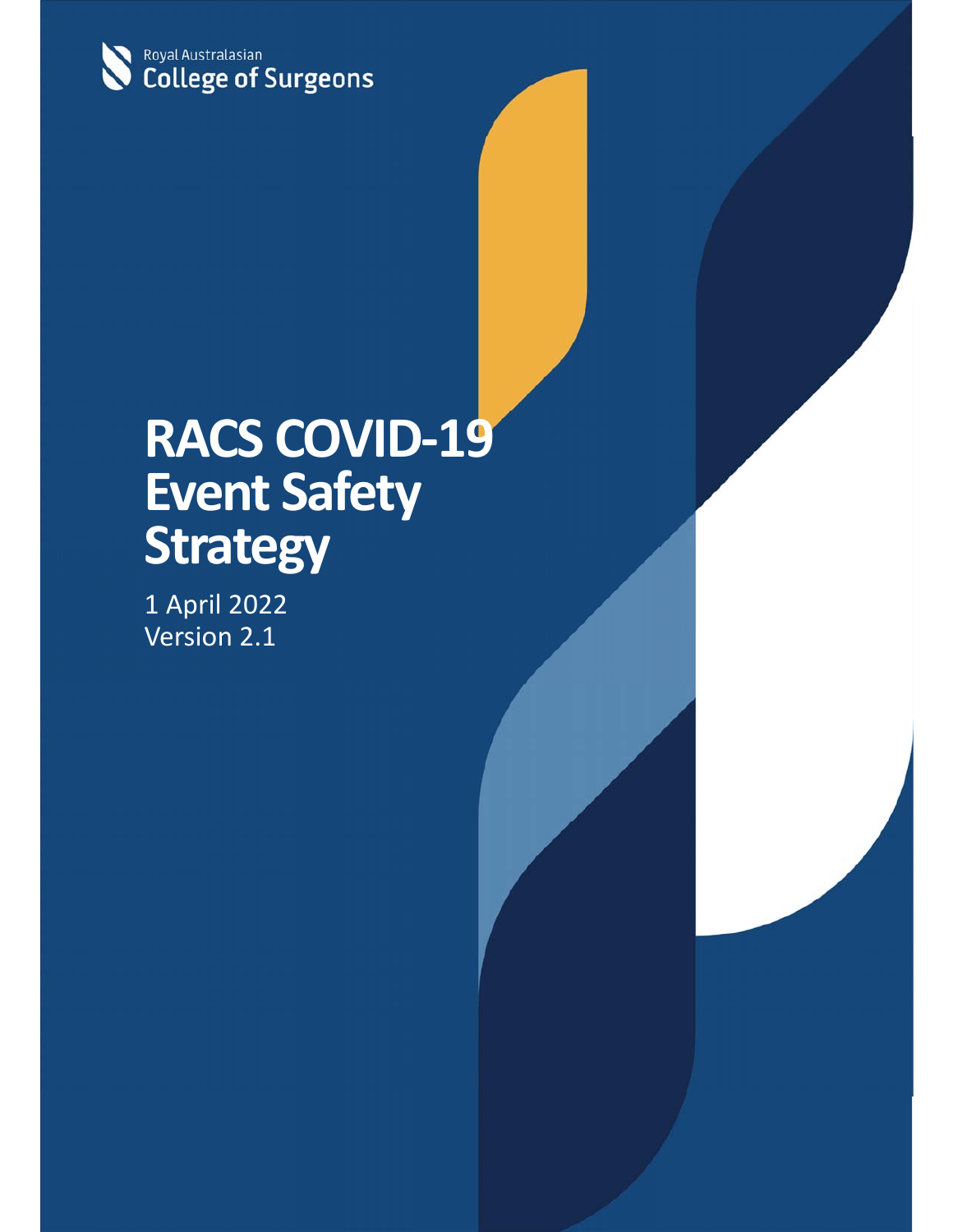### **TABLE OF CONTENTS**

#### **CONTENTS**

| Ŧ               | Purpose                          | $\mathcal{P}$  |
|-----------------|----------------------------------|----------------|
| $\mathcal{P}$   | <b>Introduction</b>              | $\overline{2}$ |
| 3               | <b>Guiding Principles</b>        | $\mathcal{P}$  |
| $\vert 4 \vert$ | <b>COVID-19 Control Measures</b> | 3              |
| $\sqrt{5}$      | Other Information                | 4              |
| 6               | <b>Contact Details</b>           | 5              |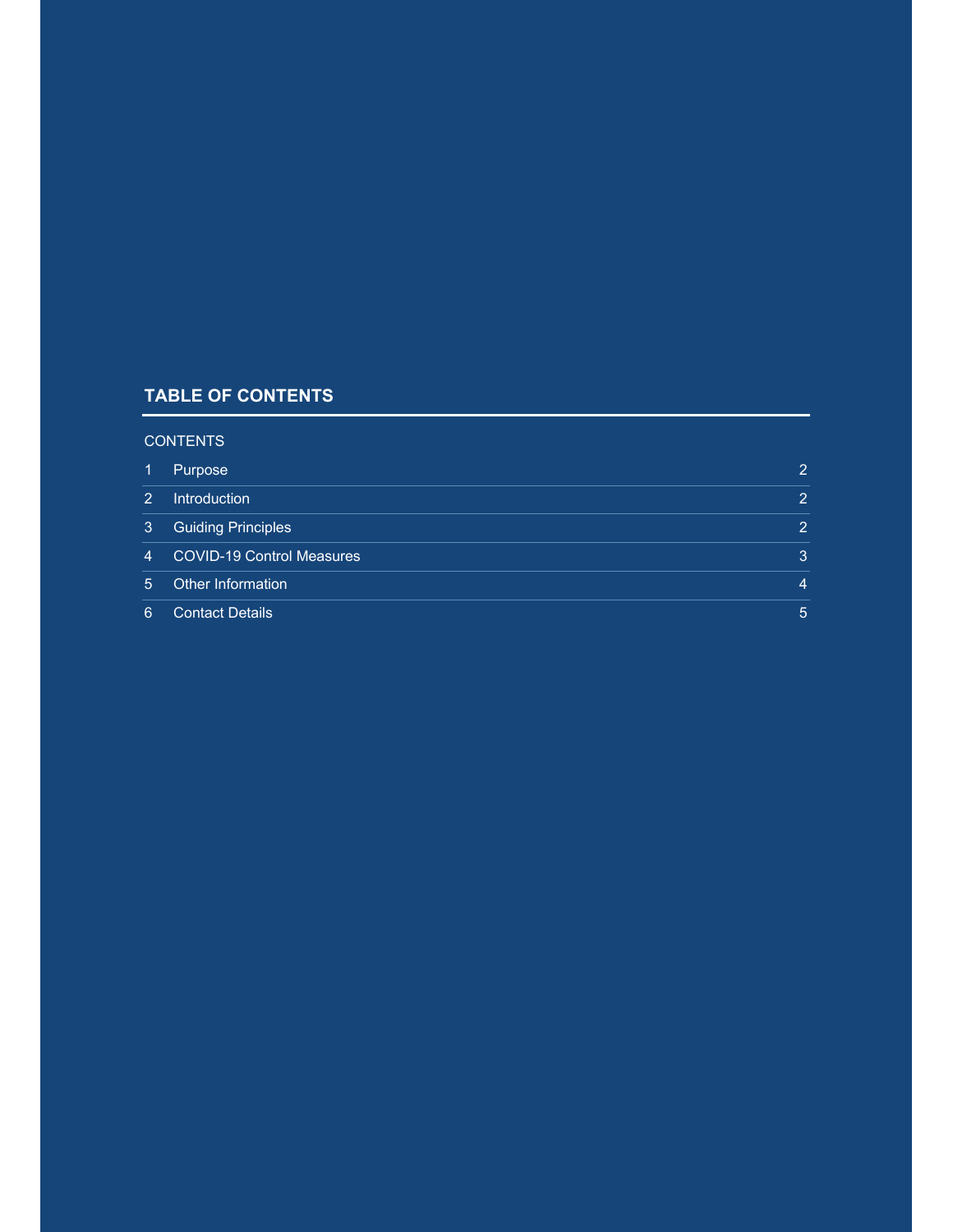### **1 Purpose**

The purpose of this strategy is to establish standards and guidelines which will enable the Royal Australasian College of Surgeons (RACS) to deliver activities across Australia and Aotearoa New Zealand (AoNZ) in a safe environment under Coronavirus (COVID) restrictions when applicable.

### **2 Introduction**

COVID is an evolving situation across Australia and AoNZ and local Governments apply varying degrees of conditions which are dependent on the level of risk for COVID-19 transmissions at that time. These restrictions are subject to rapid change.

RACS also uses a variety of different venues across Australia and AoNZ to deliver activities and events. Venue owners and operators are responsible for ensuring that public health measures applicable to their venue (as set out in legislation) are understood and implemented by event organisers operating in their venues. Event organisers are responsible for ensuring that the venue COVID Safe plan is appropriate for the type of event being held at that venue.

Where an event is held at a RACS venue, the RACS venue COVID Safe plan will be applicable.

All participants and employees at RACS events and activities must abide by the venue and Government regulations in place at the time of the event. Prior to each event, all attendees will receive a correspondence detailing the measures in place for the event based on local requirements. Please see relevant government site for details:

- Australian Capital Territory
- New South Wales
- Northern Territory
- Queensland & www.qld.gov.au to search border restrictions
- South Australia
- Tasmania
- Victoria & DHHS
- Western Australia
- Aotearoa New Zealand
- Australian Department of Health

## **3 Guiding Principles**

The following principles will be applied to all RACS activities and events:

- RACS will act in the best interests of patient care and the community.
- RACS will act in the best interests of all RACS staff and stakeholders.
- RACS will seek to maintain the quality and standards of all activities.
- RACS will resume mandatory courses and activities where possible to minimise the impact on training and assessment.
- RACS will seek to find efficiencies and develop new ways of working that provide opportunities to meet virtually.
- RACS will act consistently, transparently and fairly across all its activities.
- RACS will act within the parameters of current government COVID-19 advice.
- RACS will inform stakeholders with as much notice as possible notice of all major decisions and mitigation strategies.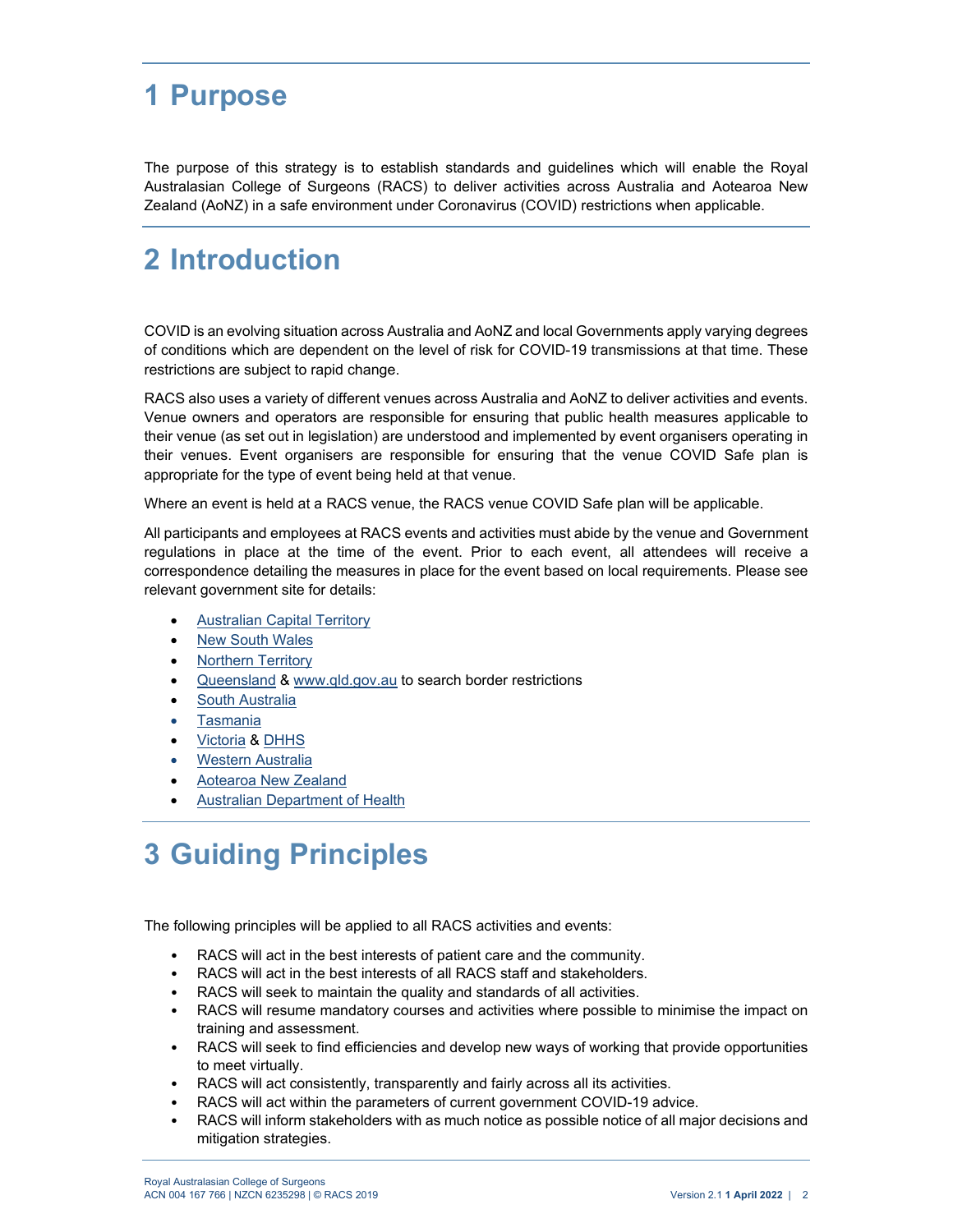• RACS will continually monitor the risks and change protocols and processes as required.

### **4 COVID-19 Control Measures**

The following control measures will be applicable to RACS events or activities when required by the local government and / or venue in which the activity is taking place. Please note, this list is not exhaustive, and all participants and staff involved in a RACS event or activity must comply with the conditions applicable to that activity. These will be communicated to you prior to your attendance at the event or activity.

#### **4.1 CONDITIONS OF ENTRY**

RACS will communicate to all participants attending a RACS event the conditions of entry prior to the event. These include:

- All participants and employees must abide by the venue and/or government regulations in place at the time of the event.
- By attending a RACS event you agree to abide by the health and safety measures which can include, but are not limited to, vaccination, physical distancing, temperature screening, testing, masks, sanitisation and restricted public access. Failure to comply with these measures may result in you being removed from the event.
- You must not attend a RACS event in any of the following circumstances:
	- o You have symptoms of COVID-19
	- o You have symptoms following a negative COVID-19 test
	- o You have been identified as a close contact of someone with COVID-19**\***
	- o You are waiting for the result of a COVID-19 test
	- o You are required to isolate or quarantine
	- o You have tested positive for COVID-19 and are considered an active case.

*\*As of 24 January, the Australian DoH declared that you are a close contact if you either live in the same house as someone who tests positive, spent four hours or longer with someone in a home, or health or aged care environment or are determined as one by your state or territory health department.* 

*\*As of 24 February the AoNZ MoH declared that you are a close contact if you have been close (within 1.5 metres) to someone who has tested positive for COVID-19 for more than 15 minutes and they were not wearing a mask or was not wearing it properly, had direct contact with respiratory secretions or saliva from the person with COVID-19 (kissing, shared a drink receptacle etc) and spent time in an indoor space for more than one hour with a person with COVID-19.* 

These conditions apply to all entrants attending the event.

Venue operators have the right to deny entry to anyone who refuses to adhere to these health and safety measures.

#### **4.2 COVID SAFE AND COVID TRACKER APPLICATIONS**

RACS encourages the use of the Australian Government's COVIDSafe mobile app and the AoNZ Government's COVID Tracer App. Event attendees are required to check in to their event venue via the relevant mobile application.

#### **4.3 HYGIENE**

Good hygiene is critical for slowing the spread of COVID-19 and is everyone's responsibility. People attending RACS events should not shake hands or make physical contact as a greeting. Also, people should always avoid touching their face.

We encourage everyone to wash their hands with soap regularly or use hand sanitisers containing at least 60 per cent alcohol.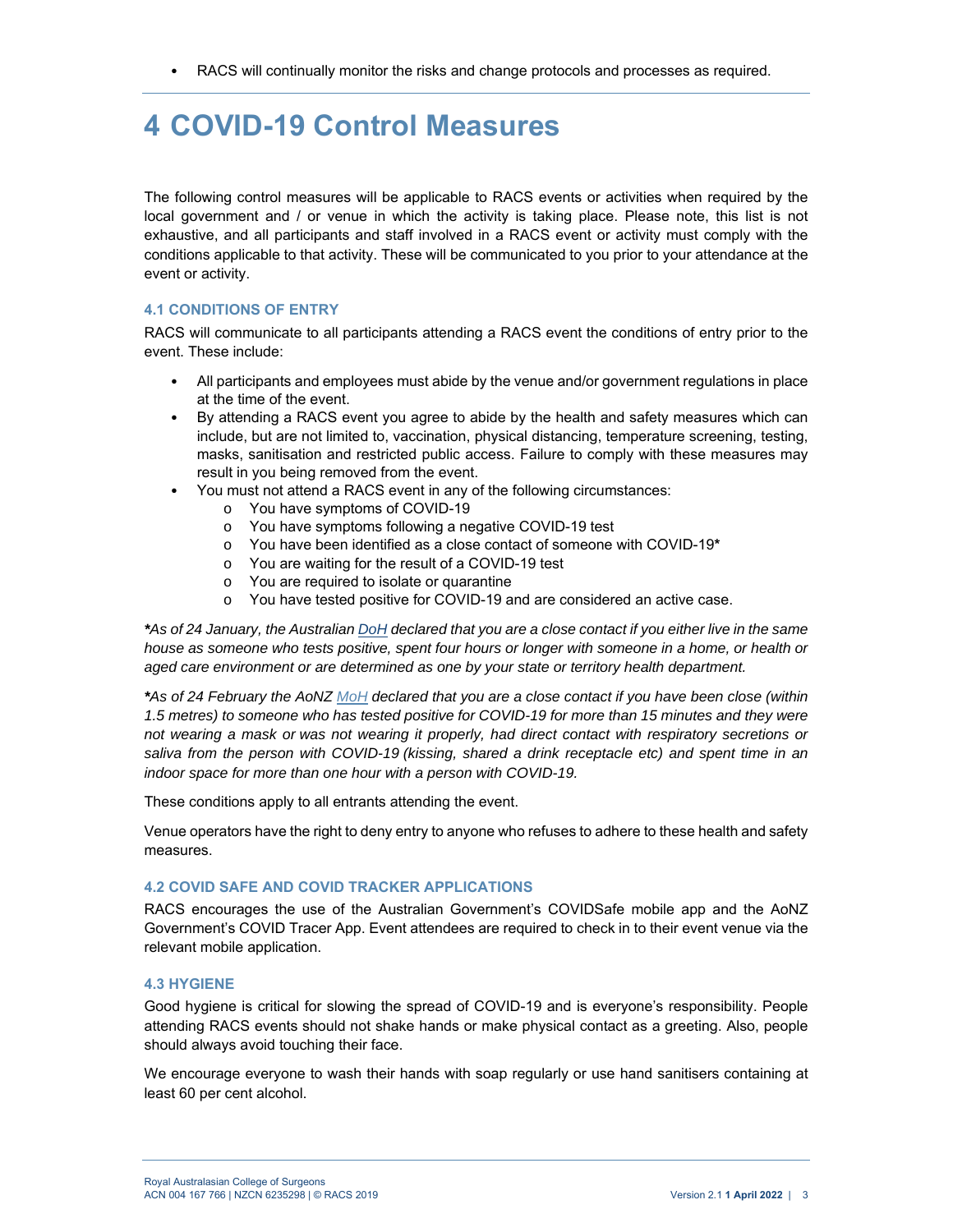#### **4.4 COUGH ETIQUETTE**

To avoid the spread of COVID-19 it is essential that people use a tissue to cover their nose and mouth when coughing or sneezing. If a tissue is not available, cough or sneeze into your elbow. After coughing, sneezing or blowing your nose ensure you wash your hands with soap or use the hand sanitisers that are available at each event.

#### **4.5 PEDESTRIAN FLOW**

Where applicable, RACS will use signage and decals to guide the flow of pedestrians within the venue. Please ensure you follow these signs and the direction of staff.

#### **4.6 POSITVE CASES**

If you test positive to COVID-19 during a RACS event, or within 14 days after attending a RACS event, please notify RACS immediately.

RACS will contact everyone who attended the event and provide regular updates and support.

#### **4.7 PHYSICAL DISTANCING**

Where physical distancing measures are a requirement of the local Government where an event is being held, signage to remind people to follow physical distancing measures and decal distance markers are placed in high traffic areas such as registration tables or food and beverage areas.

Tables and rooms will be set in a format that allows for appropriate physical distancing between all participants. Numbers of participants will be capped at the maximum number of people allowed to gather indoors at that location or at the maximum capacity the room allows to meet physical distancing requirements.

#### **4.8 TEMPERATURE CHECKS**

Early detection of COVID-19 and isolation of infected people is key for assisting in slowing the spread of the virus. Some venues utilised by RACS require temperature checks as a condition of entry. Please see 'withdrawals and cancellations' for information on what happens if you are not able to attend a RACS event for COVID-19 reasons.

#### **4.9 STAGGERED ENTRY TIMES**

Larger events and activities may require staggered entry times. Please carefully review your information and allow more time to travel to the event.

#### **4.10 PERSONAL PROTECTIVE EQUIPMENT (PPE)**

For activities where physical distancing cannot be maintained participants may be required to wear a mask where Government regulations require this. If face masks are mandated by the local government at the time of the event, then face masks must always be worn.

Wearing gloves does not stop the spread of a virus; it has been shown it stops people cleaning their hands when they should. The use of gloves and other forms of PPE such as gowns and eye protection will continue to be used as is standard practice during 'hands on' RACS activities for instance where moulaged actors are used in clinical scenarios or skill stations.

### **5 Other Information**

#### **5.1 CANCELLATIONS AND WITHDRAWALS**

Cancellation and withdrawal policies will apply as per the relevant policy for that event. These can be found on the RACS website at: https://www.surgeons.org/en

If the event is cancelled or postponed due to COVID-19, RACS will refund participants the event registration fee. If an attendee is not able to attend the event for compassionate reasons (e.g. sickness, death in family, COVID requirements (like isolation or work restrictions) the registration fee will be